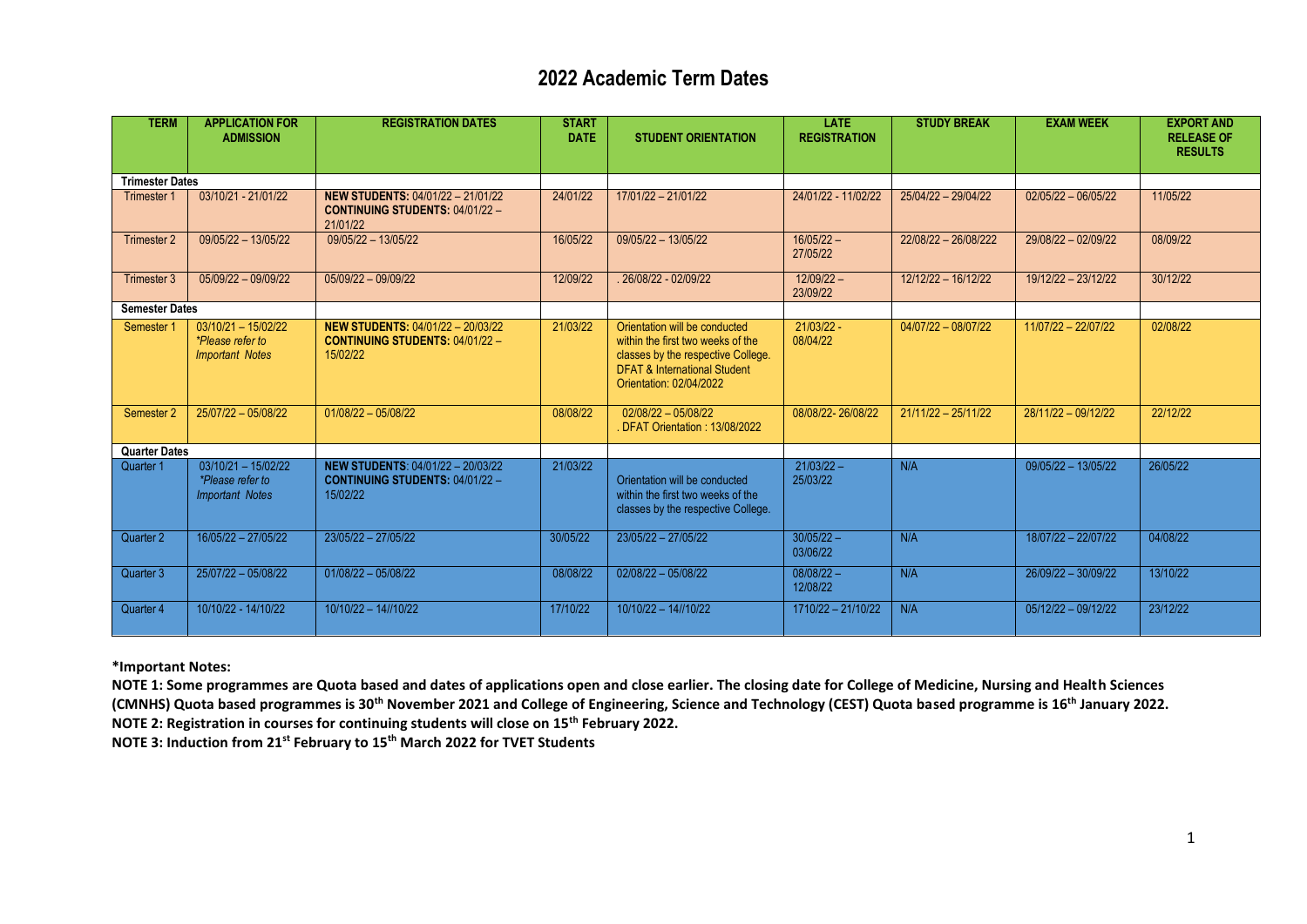## **2022 HDR Calendar**

Higher Degree by Research Programmes will be offered in Yearly Mode for all continuing and new HDR candidates

| TERM              | <b>APPLICATION FOR</b><br><b>ADMISSION</b> | <b>ENROLMENT</b><br><b>DATES</b> | <b>HDR</b><br><b>INDUCTION WEEK</b> | <b>ANNUAL BREAK</b> |
|-------------------|--------------------------------------------|----------------------------------|-------------------------------------|---------------------|
| <b>HDR Term 1</b> | $04/10/21 - 31/12/21$                      | $03/01/22 - 28/01/22$            | $31/01/22 - 04/02/22$               | *20 Days            |
| <b>HDR Term 2</b> | $02/05/22 - 01/07/22$                      | $11/07/22 - 22/07/22$            | 25/07/22 - 29/07/22                 | *20 Days            |

Annual Break/Leave

\*Full-time HDR candidatures are entitled to a maximum of 20 working days per annum.

\*Part-time HDR candidatures are entitled to a maximum of 10 working days per annum.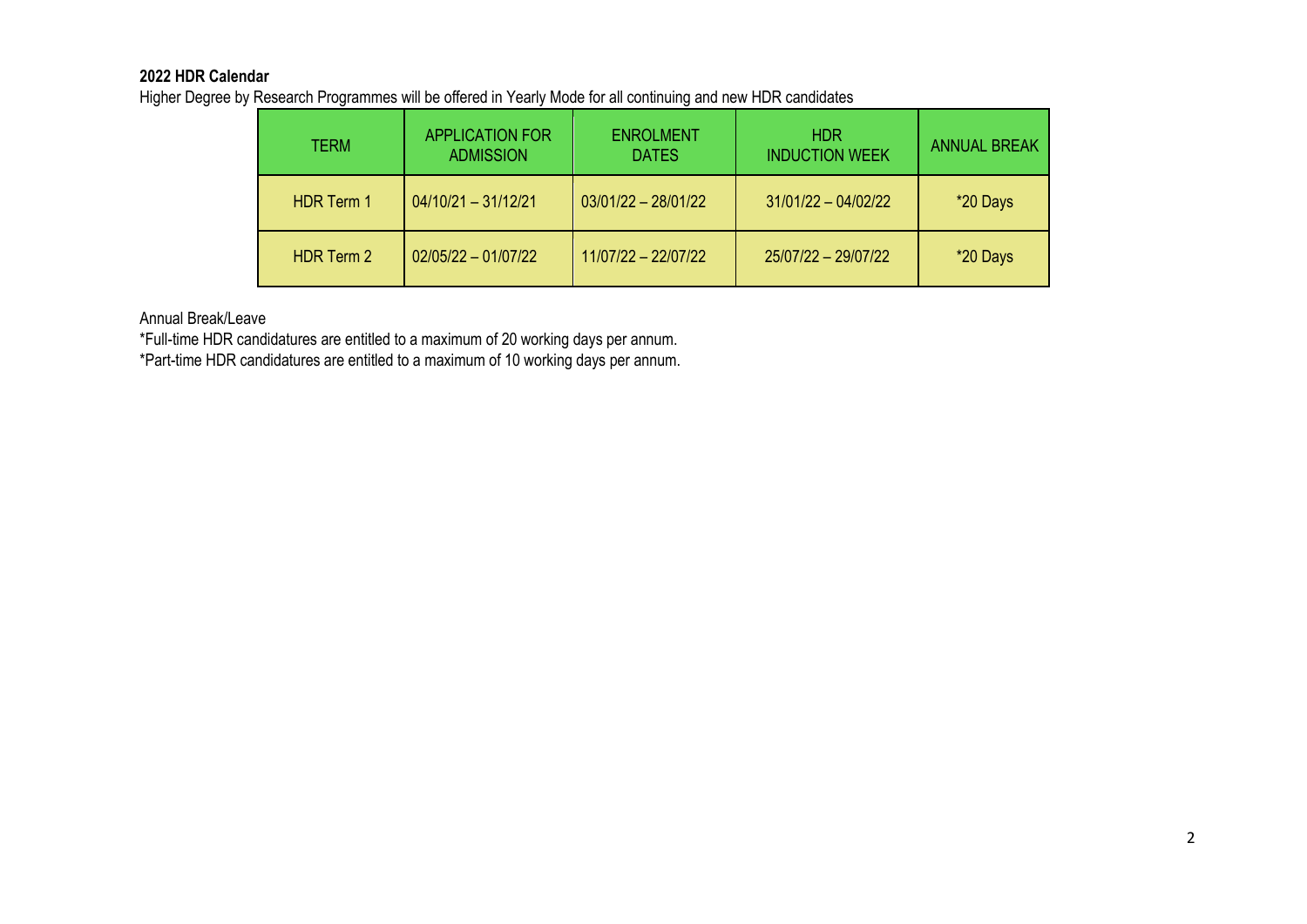| <b>Trimester 1</b>                             |                        |                                                                 |  |  |  |
|------------------------------------------------|------------------------|-----------------------------------------------------------------|--|--|--|
| $17th$ Jan - $21st$ Jan                        |                        | <b>Batch I Enrolment Report to TELS</b>                         |  |  |  |
|                                                |                        | <b>Compulsory Academic Counselling week for</b>                 |  |  |  |
|                                                |                        | students with unsatisfactory progress                           |  |  |  |
| 24th Jan - 28th Jan                            | Week 1                 | <b>Late Registration</b>                                        |  |  |  |
|                                                |                        | <b>Batch II Enrolment Report to TELS</b>                        |  |  |  |
| $31$ <sup>st</sup> Jan - $4$ <sup>th</sup> Feb | Week 2                 | <b>Late Registration</b>                                        |  |  |  |
|                                                |                        | <b>Batch III Enrolment Report to TELS</b>                       |  |  |  |
|                                                |                        | Withdrawal of Courses without surcharges due on                 |  |  |  |
|                                                |                        | 04 <sup>th</sup> February                                       |  |  |  |
| 7 <sup>th</sup> Feb - 11 <sup>th</sup> Feb     | Week 3                 | <b>Batch IV Enrolment Report to TELS</b>                        |  |  |  |
| $14th$ Feb - $18th$ Feb                        | Week 4                 | Tuition fees due on 18th February                               |  |  |  |
|                                                |                        | Payment Plan Arrangement due on 18th February                   |  |  |  |
|                                                |                        | <b>Batch V Enrolment Report to TELS</b>                         |  |  |  |
| $21st$ Feb - $25th$ Feb                        | Week 5                 |                                                                 |  |  |  |
| $28th$ Feb - 4 <sup>th</sup> March             | Week 6                 |                                                                 |  |  |  |
| 7 <sup>th</sup> March - 11 <sup>th</sup> March | Week 7                 | <b>Mid-trimester Break</b>                                      |  |  |  |
|                                                |                        | Mid-term student progress report due in SMS on 11 <sup>th</sup> |  |  |  |
| 14th March - 18th March                        | Week 8                 | <b>March</b>                                                    |  |  |  |
|                                                |                        | Mid-term student progress report due to Dean on<br>18th March   |  |  |  |
| $21st March - 25th March$                      | Week 9                 |                                                                 |  |  |  |
| 28th March - 1st April                         | Week 10                | Opening of graduation application for August                    |  |  |  |
| 4 <sup>th</sup> April - 8 <sup>th</sup> April  | Week 11                |                                                                 |  |  |  |
| 11th April - 15th April                        | Week 12                |                                                                 |  |  |  |
| 18th April - 22nd April                        | Week 13                |                                                                 |  |  |  |
| 25th April - 29th April                        | Week 14                | <b>Study Break</b>                                              |  |  |  |
| $2nd$ May $-6th$ May                           | Week 15                | <b>Examinations</b>                                             |  |  |  |
| 9th May - 13th May                             | <b>Trimester Break</b> | DEB/SEB/CEB meetings from 9th May to 10th May                   |  |  |  |
|                                                |                        | Results due to Academic office on 11 <sup>th</sup> May          |  |  |  |
|                                                |                        | Results Release on 11 <sup>th</sup> May                         |  |  |  |
|                                                |                        | Result Release to Sponsors on 12th May                          |  |  |  |
|                                                |                        | Activation and offering of Trimester 2 Programmes               |  |  |  |
|                                                |                        | and Courses due on 9th May                                      |  |  |  |
|                                                |                        | <b>Enrolment week for Trimester 2</b>                           |  |  |  |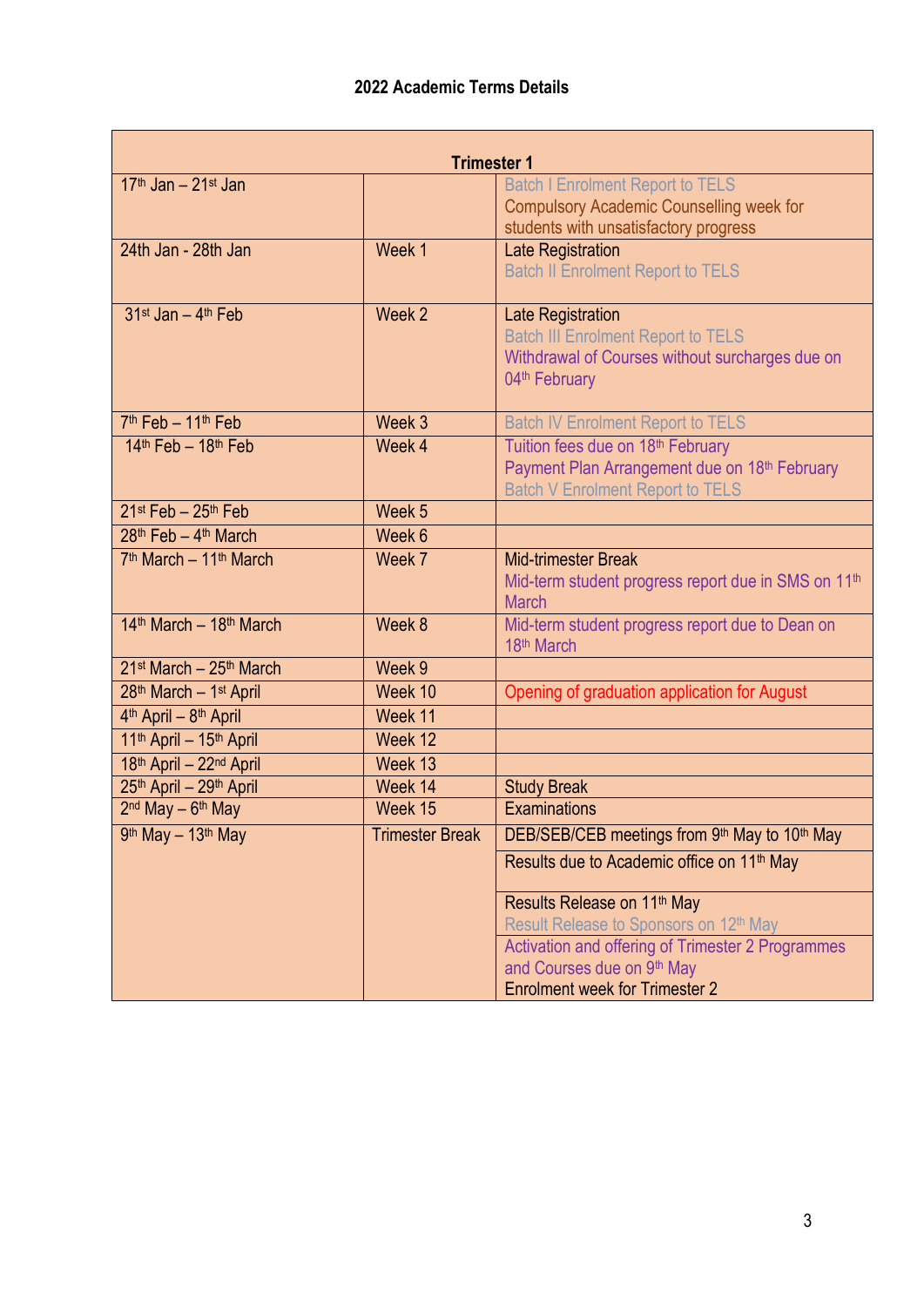| <b>Trimester 2</b>                                                                           |                  |                                                                                                                   |  |  |
|----------------------------------------------------------------------------------------------|------------------|-------------------------------------------------------------------------------------------------------------------|--|--|
| 9th May - 13th May                                                                           |                  | <b>Batch I Enrolment Report to TELS</b><br>Compulsory Academic Counselling week for students with                 |  |  |
|                                                                                              |                  | unsatisfactory progress                                                                                           |  |  |
| $16th$ May - $20th$ May                                                                      | Week 1           |                                                                                                                   |  |  |
|                                                                                              |                  | Late Registration<br><b>Batch II Enrolment Report to TELS</b>                                                     |  |  |
| $23rd$ May - $27th$ May                                                                      | Week 2           | Late Registration                                                                                                 |  |  |
|                                                                                              |                  | <b>Batch III Enrolment Report to TELS</b><br>Withdrawal of Courses without surcharges due on 27 <sup>th</sup> May |  |  |
|                                                                                              |                  |                                                                                                                   |  |  |
| 30th May - 3rd June                                                                          | Week 3           | <b>Batch IV Enrolment Report to TELS</b>                                                                          |  |  |
| 6 <sup>th</sup> June - 10 <sup>th</sup> June                                                 | Week 4           | Tuition fees due on 10 <sup>th</sup> June<br>Payment Plan Arrangement due on 10 <sup>th</sup> June                |  |  |
|                                                                                              |                  | <b>Batch V Enrolment Report to TELS</b>                                                                           |  |  |
|                                                                                              |                  |                                                                                                                   |  |  |
| $13th$ June $-17th$ June<br>$20th$ June – $24th$ June                                        | Week 5<br>Week 6 |                                                                                                                   |  |  |
|                                                                                              |                  |                                                                                                                   |  |  |
| $27th$ June $-1st$ July                                                                      | Week 7           | <b>Mid-trimester Break</b><br>Mid-term student progress report due in SMS on 1 <sup>st</sup> July                 |  |  |
|                                                                                              |                  | Closing of graduation application for August                                                                      |  |  |
|                                                                                              | Week 8           |                                                                                                                   |  |  |
| 4 <sup>th</sup> July - 8 <sup>th</sup> July<br>11 <sup>th</sup> July - 15 <sup>th</sup> July | Week 9           | Mid-term student progress report due to Dean on 8th July                                                          |  |  |
| 18th July - 22nd July                                                                        | Week 10          |                                                                                                                   |  |  |
| 25th July - 29th July                                                                        | Week 11          |                                                                                                                   |  |  |
| 1 <sup>st</sup> August - 5 <sup>th</sup> August                                              | Week 12          |                                                                                                                   |  |  |
| 8 <sup>th</sup> August - 12 <sup>th</sup> August                                             |                  | Open Day                                                                                                          |  |  |
|                                                                                              |                  | <b>Graduation CEB</b>                                                                                             |  |  |
| 15 <sup>th</sup> August - 19 <sup>th</sup> August                                            | Week 13          | <b>Graduation CEB</b>                                                                                             |  |  |
| 22 <sup>nd</sup> August - 26 <sup>th</sup> August                                            | Week 14          | <b>Study Break</b>                                                                                                |  |  |
| 29th August - 2nd Sept                                                                       | Week 15          | <b>Examinations</b>                                                                                               |  |  |
|                                                                                              |                  | <b>Graduation week</b>                                                                                            |  |  |
|                                                                                              |                  | Opening of Graduation Application for December/January                                                            |  |  |
|                                                                                              |                  | <b>Graduation</b>                                                                                                 |  |  |
| 5th - 9th Sept                                                                               | <b>Trimester</b> | DEB/SEB/CEB Meetings from 5th - 6th September                                                                     |  |  |
|                                                                                              | <b>Break</b>     | Results due to Academic office on Wednesday 7 <sup>th</sup> September                                             |  |  |
|                                                                                              |                  | Result Release - 8 <sup>th</sup> September<br>Result Release to Sponsors on 8th September                         |  |  |
|                                                                                              |                  | Activation and offering of Trimester 2 Programmes and Courses<br>due on 5 <sup>th</sup> September                 |  |  |
|                                                                                              |                  | <b>Enrolment Week for Trimester 3</b>                                                                             |  |  |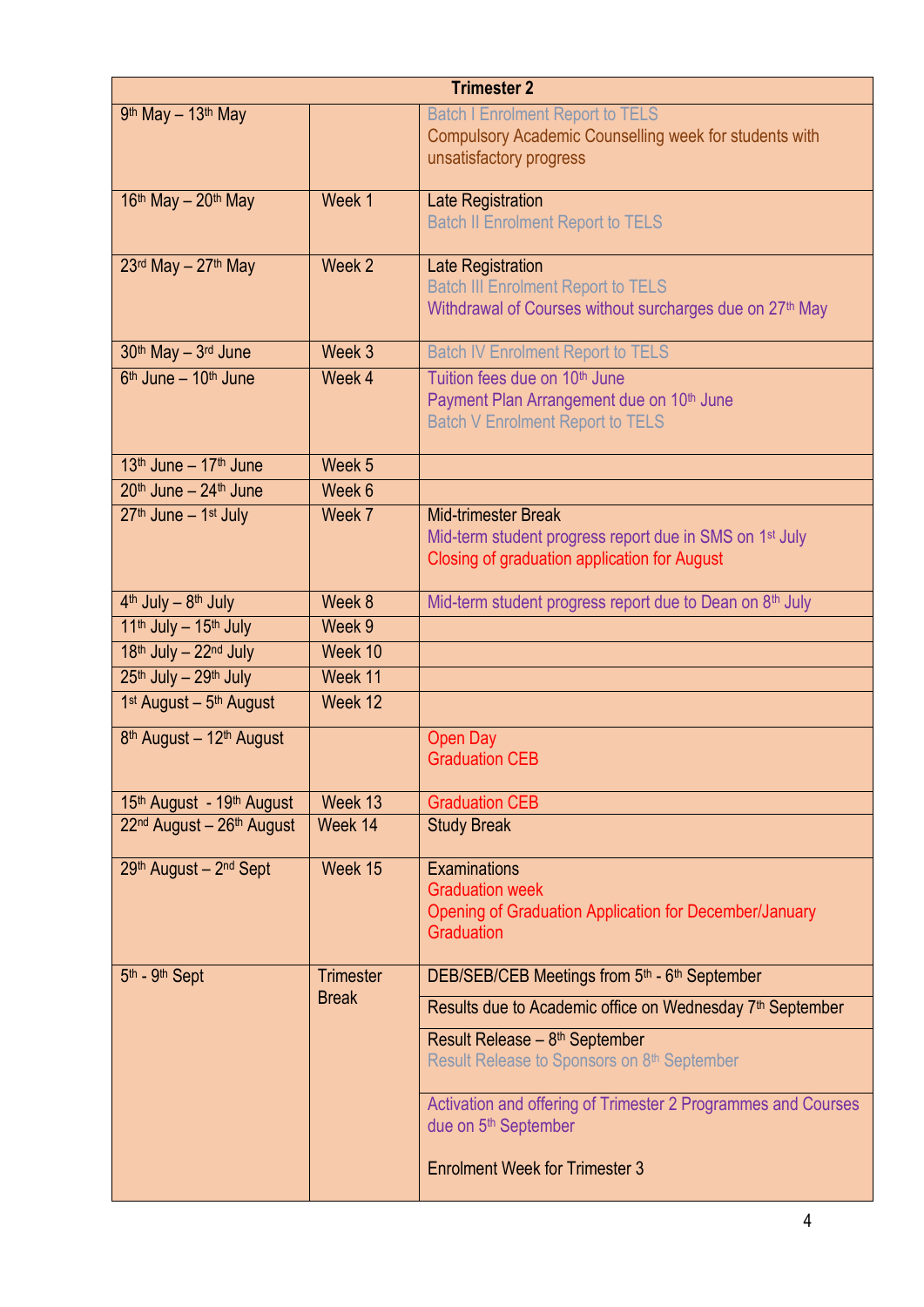| <b>Trimester 3</b>                              |                   |                                                              |  |  |
|-------------------------------------------------|-------------------|--------------------------------------------------------------|--|--|
| 5 <sup>th</sup> September - 9 <sup>th</sup>     |                   | <b>Batch I Enrolment Report to TELS</b>                      |  |  |
| September                                       |                   | Compulsory Academic Counselling week for students with       |  |  |
|                                                 |                   | unsatisfactory progress                                      |  |  |
| 12th September - 16th                           | Week 1            | <b>Late Registration</b>                                     |  |  |
| September                                       |                   | <b>Batch II Enrolment Report to TELS</b>                     |  |  |
| 19th Sept - 23rd Sept                           | Week 2            | Late Registration                                            |  |  |
|                                                 |                   | <b>Batch III Enrolment Report to TELS</b>                    |  |  |
|                                                 |                   | Withdrawal of Courses without surcharges due on 23rd         |  |  |
| 26th Sept - 30th Sept                           | Week 3            | September<br><b>Batch IV Enrolment Report to TELS</b>        |  |  |
| 3rd Oct - 7th Oct                               | Week 4            | Tuition fees due on 7th October                              |  |  |
|                                                 |                   | Payment Plan Arrangement due on 7th October                  |  |  |
|                                                 |                   | <b>Batch V Enrolment Report to TELS</b>                      |  |  |
|                                                 |                   |                                                              |  |  |
| 10th Oct - 14th Oct                             | Week <sub>5</sub> |                                                              |  |  |
| 17th Oct - 21st Oct                             | Week 6            |                                                              |  |  |
| $24th$ Oct - $28th$ Oct                         | Week 7            | <b>Mid-trimester Break</b>                                   |  |  |
|                                                 |                   | Mid-term student progress report due in SMS on 15th October  |  |  |
| 31st Oct - 4th Nov                              | Week 8            | Mid-term student progress report due to Dean on 22nd October |  |  |
| 7th Nov - 11th Nov                              | Week 9            |                                                              |  |  |
| $14th$ Nov - $18th$ Nov                         | Week 10           |                                                              |  |  |
| $21$ <sup>st</sup> Nov - $25$ <sup>th</sup> Nov | Week 11           | Closing of Graduation Application for December Graduation    |  |  |
| 28th Nov - 2nd Dec                              | Week 12           |                                                              |  |  |
| 5 <sup>th</sup> Dec - 9 <sup>th</sup> Dec       | Week 13           |                                                              |  |  |
| $12th$ Dec - $16th$ Dec                         | Week 14           | <b>Study Break</b>                                           |  |  |
|                                                 |                   | <b>Graduation CEB</b>                                        |  |  |
| 19th Dec-23rd Dec                               | Week 15           | <b>Examinations</b>                                          |  |  |
| $26th$ Dec - $30th$ Dec                         | <b>Trimester</b>  | DEB/SEB/CEB Meeting from 28th to 29th December               |  |  |
|                                                 | <b>Break</b>      | Results due to Academic office on 30 <sup>th</sup> December  |  |  |
|                                                 |                   | Result Release - 30 <sup>th</sup> December                   |  |  |
|                                                 |                   | Result Release to Sponsors on 2 <sup>nd</sup> January 2022   |  |  |
|                                                 |                   |                                                              |  |  |
|                                                 |                   | Enrolment for 2022 commences on 26th December                |  |  |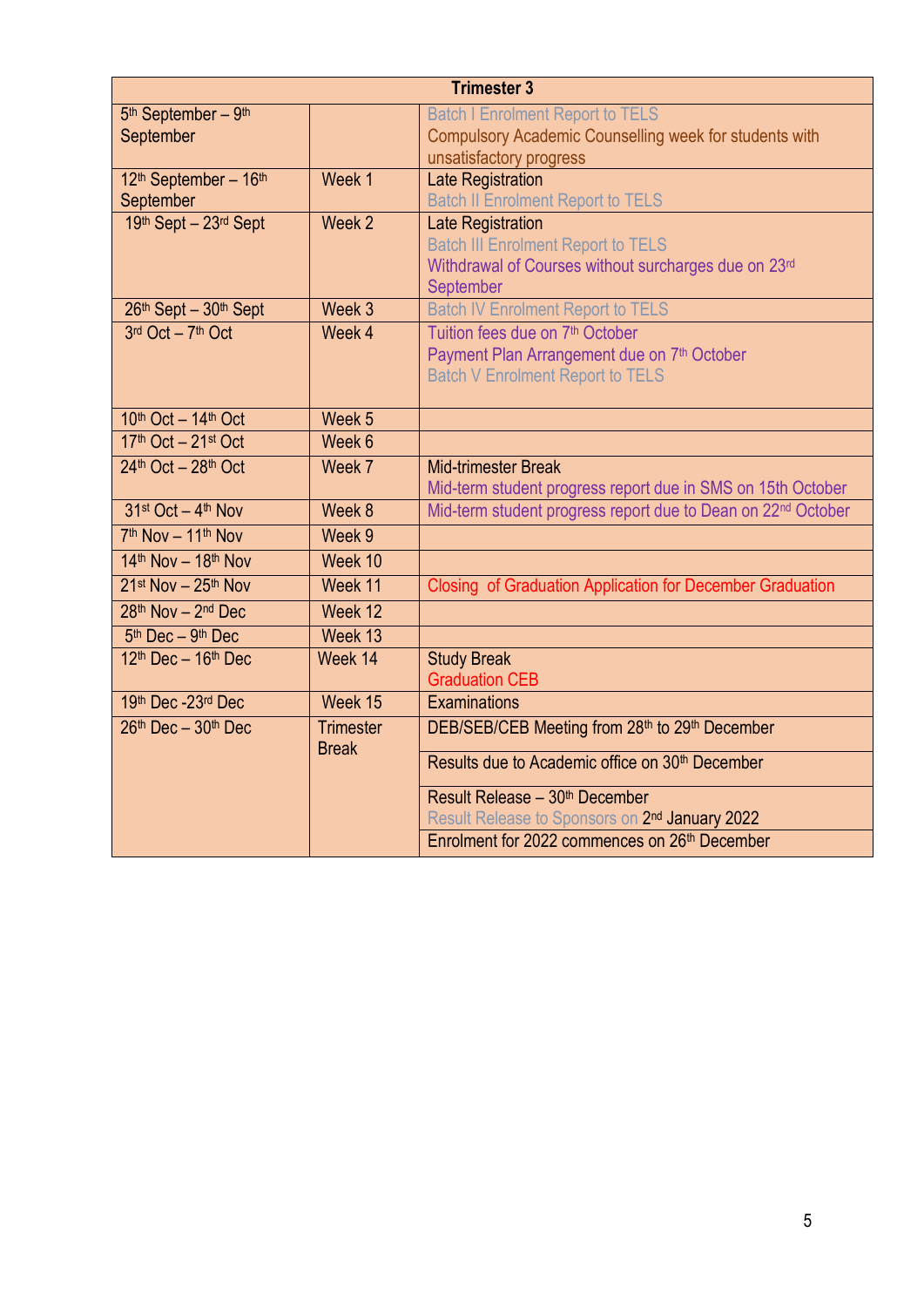|                                                 |                       | <b>Semester 1</b>                                                                                                               |
|-------------------------------------------------|-----------------------|---------------------------------------------------------------------------------------------------------------------------------|
| $14th$ March - 18 March                         |                       | <b>Batch I Enrolment Report to TELS</b>                                                                                         |
|                                                 |                       | Compulsory Academic Counselling week for students with                                                                          |
|                                                 |                       | unsatisfactory progress                                                                                                         |
| 21 <sup>st</sup> March - 25 <sup>th</sup> March | Week 1                | <b>Orientation Week</b>                                                                                                         |
|                                                 |                       | <b>Late Registration</b>                                                                                                        |
|                                                 |                       | <b>Batch II Enrolment Report to TELS</b>                                                                                        |
| 28th March - 1st April                          | Week 2                | <b>Orientation Week</b>                                                                                                         |
|                                                 |                       | <b>Late Registration</b>                                                                                                        |
|                                                 |                       | <b>Batch III Enrolment Report to TELS</b>                                                                                       |
|                                                 |                       | Withdrawal of Courses without surcharges due on 1 <sup>st</sup> April                                                           |
|                                                 |                       | Opening of graduation application for August                                                                                    |
|                                                 |                       | DFAT Orientation on 2 <sup>nd</sup> April                                                                                       |
| 4 <sup>th</sup> April - 8 <sup>th</sup> April   | Week 3                | <b>Late Registration</b>                                                                                                        |
|                                                 |                       | <b>Batch IV Enrolment Report to TELS</b>                                                                                        |
| 11 <sup>th</sup> April - 15 <sup>th</sup> April | Week 4                | Tuition fees due on 15th April                                                                                                  |
|                                                 |                       | Payment Plan Arrangement due on 15th April                                                                                      |
|                                                 |                       | <b>Batch V Enrolment Report to TELS</b>                                                                                         |
| 18th April - 22nd April                         | Week 5                |                                                                                                                                 |
| 25th April - 29th April                         | Week 6                |                                                                                                                                 |
| $2nd$ May $-6th$ May<br>9th May - 13th May      | Week 7<br>Week 8      | <b>Mid-Semester Break</b>                                                                                                       |
|                                                 |                       |                                                                                                                                 |
| $16th$ May - $20th$ May                         | Week 9                | Mid-term student progress report due in SMS on 13th May<br>Mid-term student progress report due to Dean on 20 <sup>th</sup> May |
|                                                 |                       | Reconciliation Enrolment Report to TELS from new SMS                                                                            |
| $23rd$ May - $27th$ May                         | Week 10               |                                                                                                                                 |
| 30th May - 3rd June                             | Week 11               |                                                                                                                                 |
| 6 <sup>th</sup> June - 10 <sup>th</sup> June    | Week 12               |                                                                                                                                 |
| 13th June - 17th June                           | Week 13               |                                                                                                                                 |
| $20th$ June $-24th$ June                        | Week 14               |                                                                                                                                 |
| $27th$ June $-1st$ July                         | Week 15               | Closing of graduation application for August                                                                                    |
| 4 <sup>th</sup> July - 8 <sup>th</sup> July     | Week 16               | <b>Study Break</b>                                                                                                              |
|                                                 |                       |                                                                                                                                 |
| 11 <sup>th</sup> July - 15 <sup>th</sup> July   | Week 17               | <b>Examination Week</b>                                                                                                         |
|                                                 |                       |                                                                                                                                 |
| 18th July - 22nd July                           | Week 18               | <b>Examination Week</b>                                                                                                         |
|                                                 |                       |                                                                                                                                 |
| 25th July - 5th August                          | <b>Semester Break</b> | DEB/SEB/CEB Meetings from 25th July - 1st August                                                                                |
|                                                 |                       | Semester 1 Results due to Academic Office on 2 <sup>nd</sup> August                                                             |
|                                                 |                       |                                                                                                                                 |
|                                                 |                       | Result Release - 3rd August                                                                                                     |
|                                                 |                       | Result Release to Sponsors on 4th August                                                                                        |
|                                                 |                       | <b>Enrolment Week for Semester 2</b>                                                                                            |
|                                                 |                       | Compulsory Academic Counselling week for students with                                                                          |
|                                                 |                       | unsatisfactory progress from 25 <sup>th</sup> July - 5 <sup>th</sup> August                                                     |
|                                                 |                       | Activation and offering of Semester 2 Programmes and                                                                            |
|                                                 |                       | Courses due on 25 <sup>th</sup> July                                                                                            |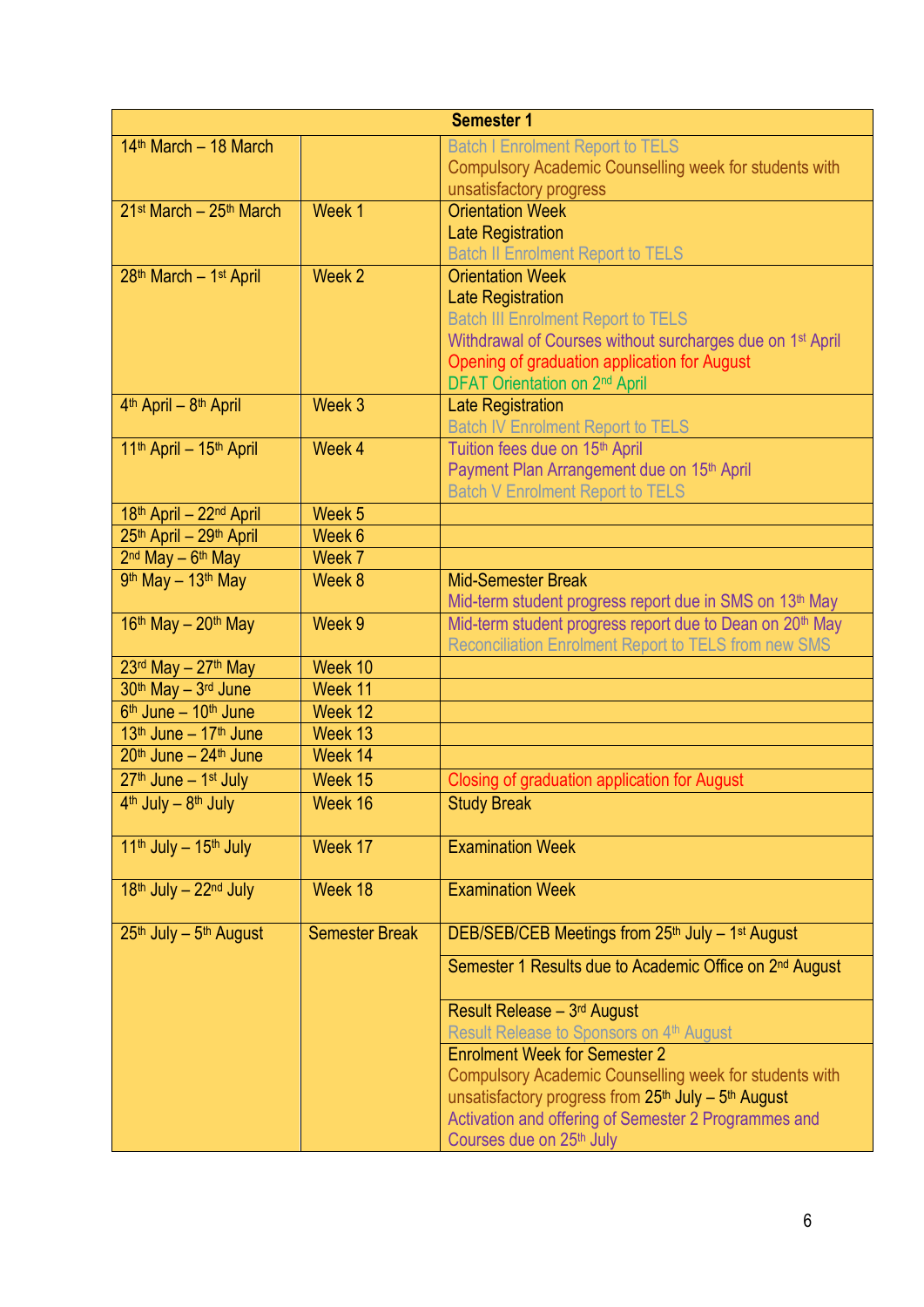| <b>Semester 2</b>                                          |                                 |                                                                                        |  |  |
|------------------------------------------------------------|---------------------------------|----------------------------------------------------------------------------------------|--|--|
| $1st$ August - $5th$ August                                |                                 | <b>Orientation Week</b>                                                                |  |  |
|                                                            |                                 | <b>Batch I Enrolment Report to TELS</b>                                                |  |  |
| 8 <sup>th</sup> August - 12 <sup>th</sup> August           | Week 1                          | <b>Late Registration</b>                                                               |  |  |
|                                                            |                                 | <b>Batch II Enrolment Report to TELS</b>                                               |  |  |
|                                                            |                                 | <b>Open Day</b>                                                                        |  |  |
|                                                            |                                 | <b>Graduation CEB</b>                                                                  |  |  |
| 15 <sup>th</sup> August - 19 <sup>th</sup> August          | Week 2                          | DFAT Orientation on 13th August<br><b>Late Registration</b>                            |  |  |
|                                                            |                                 | <b>Batch III Enrolment Report to TELS</b>                                              |  |  |
|                                                            |                                 | Withdrawal of Courses without surcharges due on 19th Aug                               |  |  |
|                                                            |                                 | <b>Graduation CEB</b>                                                                  |  |  |
| 22 <sub>nd</sub><br>26 <sup>th</sup><br>August<br>$\sim$ . | Week 3                          | <b>Late Registration</b>                                                               |  |  |
| August                                                     |                                 | <b>Batch IV Enrolment Report to TELS</b>                                               |  |  |
|                                                            |                                 | Opening of Graduation Application for December/January Graduation                      |  |  |
| 29th August - 2nd Sept                                     | Week 4                          | Tuition fees due on 2 <sup>nd</sup> September                                          |  |  |
|                                                            |                                 | Payment Plan Arrangement due on 2 <sup>nd</sup> September                              |  |  |
|                                                            |                                 | <b>Batch V Enrolment Report to TELS</b>                                                |  |  |
|                                                            |                                 | <b>Graduation week</b>                                                                 |  |  |
| 5 <sup>th</sup> Sept - 9 <sup>th</sup> Sept                | Week 5                          | Opening of Graduation Application for December/January Graduation                      |  |  |
| 12th Sept - 16th Sept                                      | Week 6                          |                                                                                        |  |  |
| 19th Sept - 23rd Sept                                      | Week 7                          |                                                                                        |  |  |
| 26th Sept - 30th Sept                                      | Week 8                          | <b>Mid-Semester Break</b>                                                              |  |  |
|                                                            |                                 | Mid-term student progress report due in SMS on 30 <sup>th</sup> September              |  |  |
| 3rd Oct - 7th Oct                                          | Week 9                          | Mid-term student progress report due to Dean on 7 <sup>th</sup> October                |  |  |
|                                                            |                                 |                                                                                        |  |  |
|                                                            |                                 | Reconciliation Enrolment Report to TELS from new SMS                                   |  |  |
| 10th Oct - 14th Oct                                        | Week 10                         |                                                                                        |  |  |
| 17th Oct - 21st Oct                                        | Week 11                         |                                                                                        |  |  |
| $24th$ Oct - $28th$ Oct                                    | Week 12                         |                                                                                        |  |  |
| $31st$ Oct $-4th$ Nov                                      | Week 13                         |                                                                                        |  |  |
| $7th$ Nov - 11 <sup>th</sup> Nov                           | Week 14                         |                                                                                        |  |  |
| $14$ <sup>th</sup> Nov - $18$ <sup>th</sup> Nov            | Week 15                         |                                                                                        |  |  |
| $21st$ Nov - $25th$ Nov                                    | Week 16                         | <b>Study Week</b>                                                                      |  |  |
| 28th Nov - 2nd Dec                                         | Week 17                         | Closing of Graduation Application for December Graduation<br><b>Examination Week</b>   |  |  |
|                                                            |                                 |                                                                                        |  |  |
| $5th$ Dec - $9th$ Dec                                      | Week 18                         | <b>Examination Week</b>                                                                |  |  |
| $12th$ Dec - $30th$ Dec                                    | <b>Semester</b><br><b>Break</b> | DEB/SEB/CEB Meetings from 14th Dec - 20th Dec                                          |  |  |
|                                                            |                                 | Semester 2 Results due to Academic Office on 21 <sup>st</sup> Dec                      |  |  |
|                                                            |                                 | Result Release - 22 <sup>nd</sup> Dec                                                  |  |  |
|                                                            |                                 | Result Release to Sponsors on 23rd Dec                                                 |  |  |
|                                                            |                                 | Activation and offering of Semester 2 Programmes and Courses due on                    |  |  |
|                                                            |                                 | 12 <sup>th</sup> December<br>Enrolment for 2022 commences on 12 <sup>th</sup> December |  |  |
|                                                            |                                 |                                                                                        |  |  |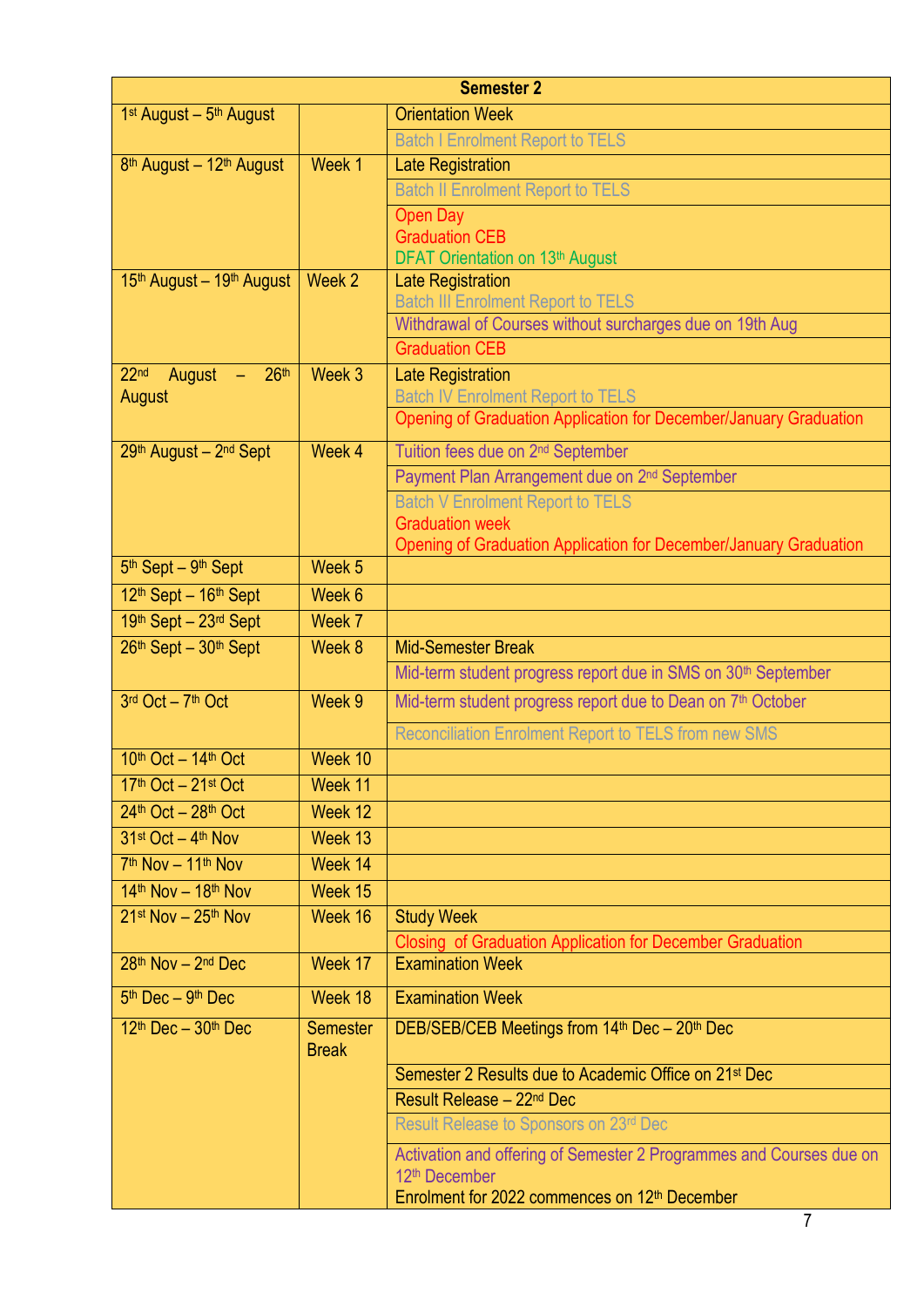| <b>Quarter 1</b>                                |                      |                                                                                                   |  |  |
|-------------------------------------------------|----------------------|---------------------------------------------------------------------------------------------------|--|--|
| 22nd Feb - 26th Feb                             |                      | <b>Orientation Week</b>                                                                           |  |  |
|                                                 |                      | <b>Batch I Enrolment Report to TELS</b>                                                           |  |  |
|                                                 |                      | Compulsory Academic Counselling week for students with                                            |  |  |
|                                                 |                      | unsatisfactory progress                                                                           |  |  |
| 21 <sup>st</sup> March - 25 <sup>th</sup> March | Week 1               | <b>Late Registration</b>                                                                          |  |  |
|                                                 |                      | <b>Batch II Enrolment Report to TELS</b>                                                          |  |  |
| 28th March - 1st April                          | Week 2               | <b>Batch III Enrolment Report to TELS</b>                                                         |  |  |
|                                                 |                      | Withdrawal of Courses without surcharges due on 1 <sup>st</sup> April                             |  |  |
| 4 <sup>th</sup> April - 8 <sup>th</sup> April   | Week 3               | Opening of graduation application for August<br><b>Batch IV Enrolment Report to TELS</b>          |  |  |
| 11th April - 15th April                         | Week 4               | Tuition fees due on 15th April                                                                    |  |  |
|                                                 |                      | Payment Plan Arrangement due on 15 <sup>th</sup> April                                            |  |  |
|                                                 |                      | Mid-term student progress report due in SMS and to Dean on                                        |  |  |
|                                                 |                      | 15th April                                                                                        |  |  |
|                                                 |                      | <b>Batch V Enrolment Report to TELS</b>                                                           |  |  |
| 18th April - 22nd April                         | Week <sub>5</sub>    |                                                                                                   |  |  |
| 25th April - 29th April                         | Week 6               |                                                                                                   |  |  |
| 2 <sup>nd</sup> May - 6 <sup>th</sup> May       | Week 7               |                                                                                                   |  |  |
| 9th May - 13th May                              | Week 8               | <b>Examination Week</b>                                                                           |  |  |
| $16th$ May - $27th$ May                         | <b>Quarter Break</b> | DEB/SEB/CEB Meetings from 18th May to 24th May                                                    |  |  |
|                                                 |                      | Results due to Academic Office on 25 <sup>th</sup> May                                            |  |  |
|                                                 |                      | Result Release - 26 <sup>th</sup> May                                                             |  |  |
|                                                 |                      | Result Release to Sponsors on 27 <sup>th</sup> May                                                |  |  |
|                                                 |                      | Activation and offering of Quarter 2 Programmes and                                               |  |  |
|                                                 |                      | Courses due on 16th May                                                                           |  |  |
|                                                 |                      | <b>Enrolment Week for Quarter 2</b>                                                               |  |  |
|                                                 |                      | <b>Quarter 2</b>                                                                                  |  |  |
| $23$ <sup>rd</sup> May - $27th$ May             |                      | <b>Late Registration</b>                                                                          |  |  |
|                                                 |                      | <b>Batch I Enrolment Report to TELS</b><br>Compulsory Academic Counselling week for students with |  |  |
|                                                 |                      | unsatisfactory progress                                                                           |  |  |
| 30 <sup>th</sup> May - 3 <sup>rd</sup> June     | Week 1               | <b>Registration without Penalty</b>                                                               |  |  |
|                                                 |                      | <b>Batch II Enrolment Report to TELS</b>                                                          |  |  |
| 6 <sup>th</sup> June - 10 <sup>th</sup> June    | Week 2               | <b>Registration without Penalty</b>                                                               |  |  |
|                                                 |                      | <b>Batch III Enrolment Report to TELS</b>                                                         |  |  |
|                                                 |                      | Withdrawal of Courses without surcharges due on 10 <sup>th</sup> June                             |  |  |
|                                                 |                      |                                                                                                   |  |  |
| 13 <sup>th</sup> June - 17 <sup>th</sup> June   | Week 3               | <b>Batch IV Enrolment Report to TELS</b>                                                          |  |  |
| 20 <sup>th</sup> June - 24 <sup>th</sup> June   | Week 4               | Tuition fees due on 24 <sup>th</sup> June                                                         |  |  |
|                                                 |                      | Payment Plan Arrangement due on 24 <sup>th</sup> June                                             |  |  |
|                                                 |                      | <b>Batch V Enrolment Report to TELS</b>                                                           |  |  |
|                                                 |                      | Mid-term student progress report due in SMS and to Dean on                                        |  |  |
|                                                 |                      | 24 <sup>th</sup> June                                                                             |  |  |
| $27th$ June – 1 <sup>st</sup> July              | Week 5               | Closing of graduation application for August                                                      |  |  |
| 4 <sup>th</sup> July - 8 <sup>th</sup> July     | Week 6               |                                                                                                   |  |  |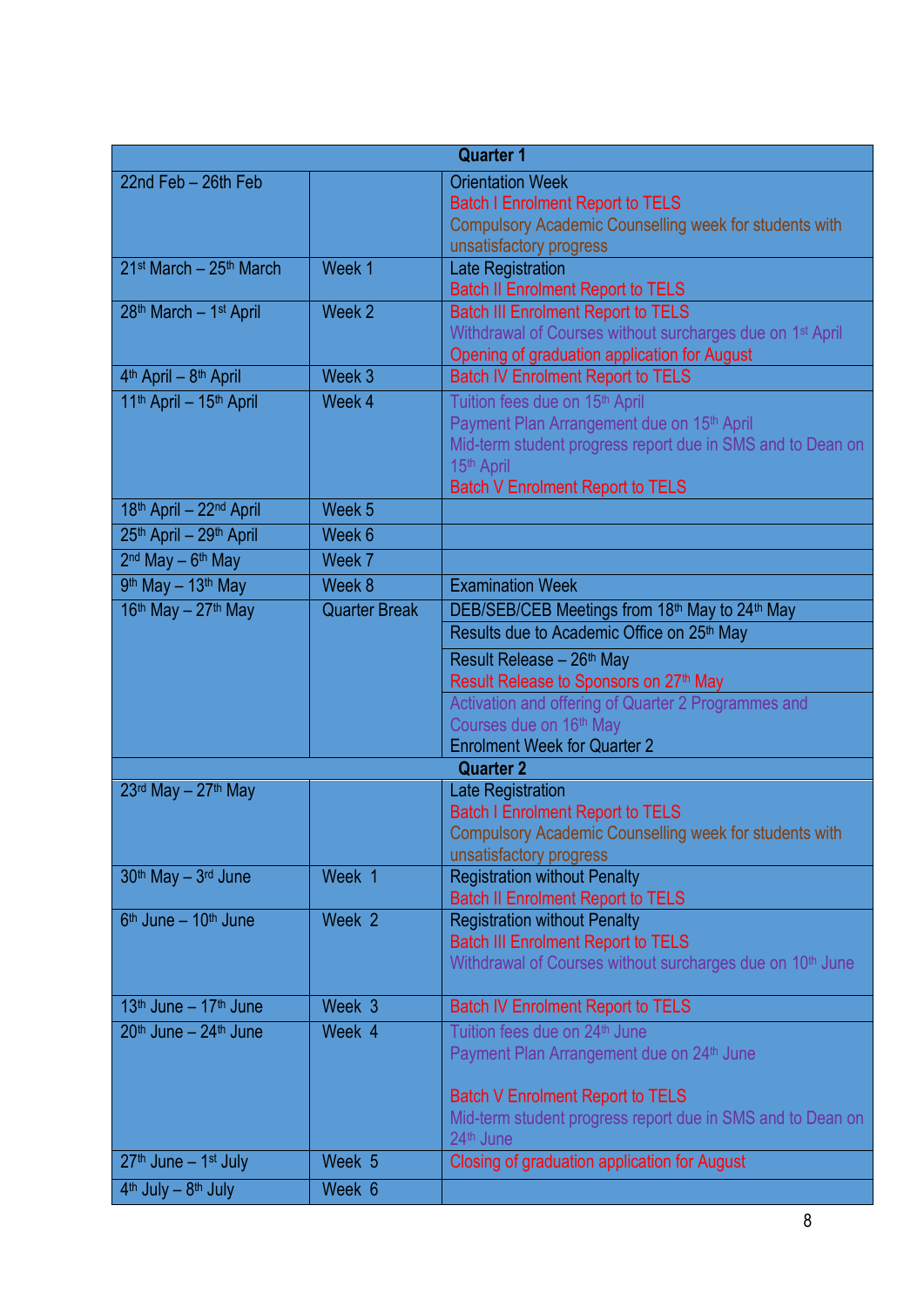| $11th$ July - $15th$ July                                                                    | Week 7               |                                                                                                   |
|----------------------------------------------------------------------------------------------|----------------------|---------------------------------------------------------------------------------------------------|
| $18th$ July - $22nd$ July                                                                    | Week 8               | <b>Examination Week</b>                                                                           |
| 25th July - 5th August                                                                       | <b>Quarter Break</b> | DEB/SEB/CEB Meetings from 27th July to 2nd August                                                 |
|                                                                                              |                      | Results due to Academic Office on 3rd August                                                      |
|                                                                                              |                      | Result Release - 4 <sup>th</sup> August                                                           |
|                                                                                              |                      | Result Release to Sponsors on 4th August                                                          |
|                                                                                              |                      | Activation and offering of Quarter 2 Programmes and                                               |
|                                                                                              |                      | Courses due on 25th July                                                                          |
|                                                                                              |                      | <b>Enrolment Week for Quarter 3</b>                                                               |
|                                                                                              |                      | <b>Quarter 3</b>                                                                                  |
| $1st$ Aug – $5th$ Aug                                                                        |                      | <b>Orientation Week</b>                                                                           |
|                                                                                              |                      | <b>Batch I Enrolment Report to TELS</b>                                                           |
|                                                                                              |                      | Compulsory Academic Counselling week for students with                                            |
|                                                                                              |                      | unsatisfactory progress                                                                           |
|                                                                                              | Week 1               | <b>Late Registration</b>                                                                          |
| 8 <sup>th</sup> August - 12 <sup>th</sup> August                                             |                      | <b>Batch II Enrolment Report to TELS</b>                                                          |
|                                                                                              |                      | <b>Open Day</b>                                                                                   |
|                                                                                              | Week 2               | <b>Graduation CEB</b>                                                                             |
|                                                                                              |                      | <b>Batch III Enrolment Report to TELS</b><br>Withdrawal of Courses without surcharges due on 19th |
| 15th August - 19th August                                                                    |                      | August                                                                                            |
|                                                                                              |                      | <b>Graduation CEB</b>                                                                             |
|                                                                                              | Week 3               | <b>Batch IV Enrolment Report to TELS</b>                                                          |
| 22 <sup>nd</sup> August - 26 <sup>th</sup> August                                            |                      | Opening of Graduation Application for December/January                                            |
|                                                                                              |                      | Graduation                                                                                        |
|                                                                                              | Week 4               | Tuition fees due on 2 <sup>nd</sup> September                                                     |
|                                                                                              |                      | Payment Plan Arrangement due on 2 <sup>nd</sup> September                                         |
|                                                                                              |                      | <b>Batch V Enrolment Report to TELS</b>                                                           |
| 29th August - 2nd Sept                                                                       |                      | Mid-term student progress report due in SMS and to Dean on                                        |
|                                                                                              |                      | 2 <sup>nd</sup> September                                                                         |
|                                                                                              |                      | <b>Graduation week</b>                                                                            |
|                                                                                              |                      | Opening of Graduation Application for December/January                                            |
|                                                                                              | Week 5               | Graduation                                                                                        |
| 5 <sup>th</sup> Sept - 9 <sup>th</sup> Sept<br>12 <sup>th</sup> Sept - 16 <sup>th</sup> Sept | Week 6               |                                                                                                   |
| 19th Sept - 23rd Sept                                                                        | Week 7               |                                                                                                   |
|                                                                                              | Week 8               | <b>Examination Week</b>                                                                           |
| 26th Sept - 30th Sept                                                                        |                      | <b>Reconciliation Enrolment Report from new SMS</b>                                               |
|                                                                                              | <b>Quarter Break</b> | DEB/SEB/CEB Meetings from 5th Oct - 11th Oct                                                      |
|                                                                                              |                      |                                                                                                   |
|                                                                                              |                      | Results due to Academic Office on 12 <sup>th</sup> Oct                                            |
|                                                                                              |                      |                                                                                                   |
| 3rd Oct - 14th Oct                                                                           |                      | Result Release - 13th Oct                                                                         |
|                                                                                              |                      | Result Release to Sponsors on 14th Oct                                                            |
|                                                                                              |                      | Activation and offering of Quarter 2 Programmes and<br>Courses due on 3rd October                 |
|                                                                                              |                      | <b>Enrolment Week for Quarter 4</b>                                                               |
|                                                                                              |                      |                                                                                                   |